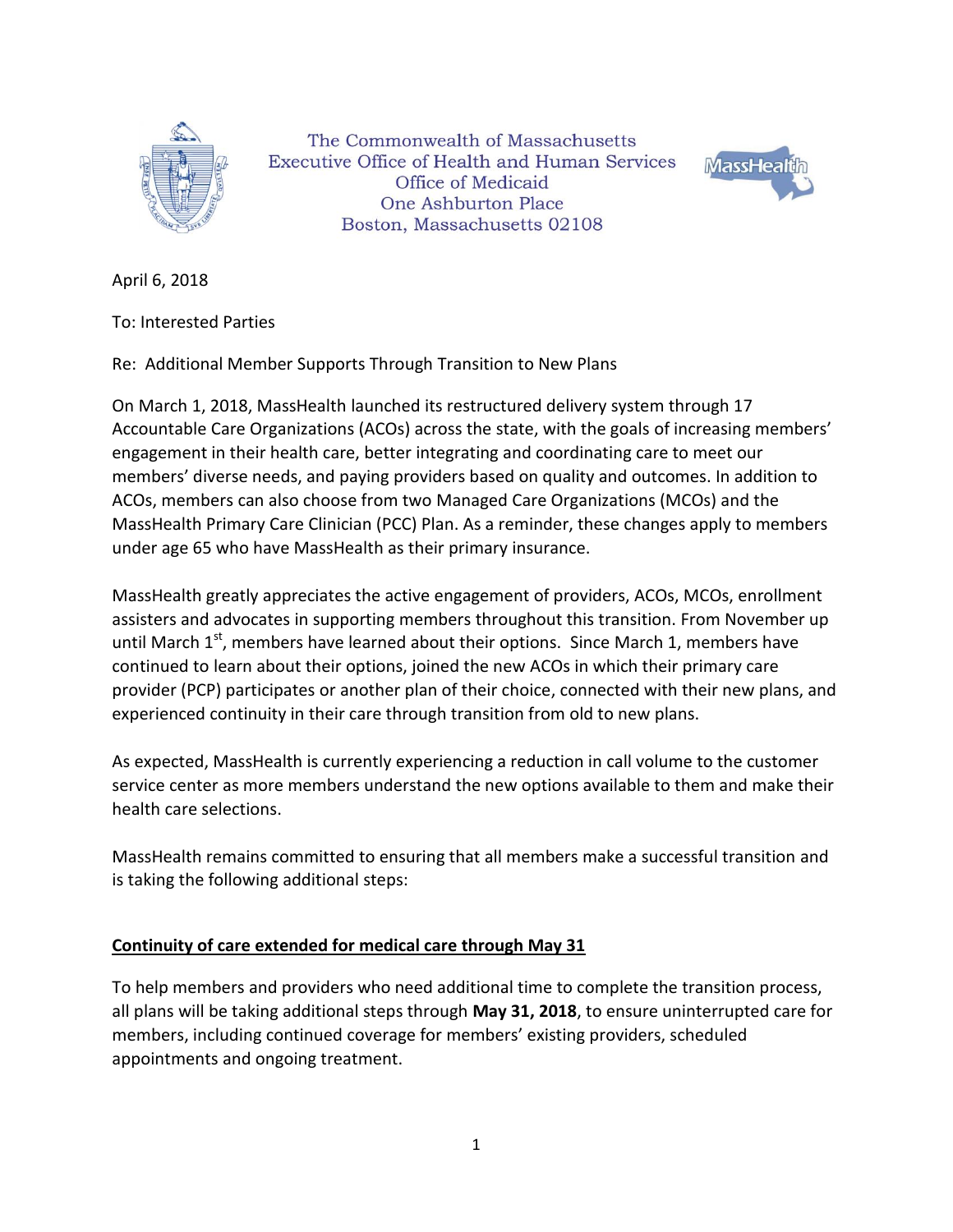These steps will build on the initial 30-day continuity of care period for all medical services that was available for all members who enrolled in new plans in March. As a reminder, continuity of care for behavioral health remains at 90 days (through May 31, 2018).

Through May 31, members who have not yet transitioned to their plan's in-network providers may continue to see their existing providers. Please note that out-of- network providers must contact the member's new plan, identified in EVS, for authorizations and payment arrangements. Providers should let members know if they are not in the network of the member's new plan and should not make subsequent appointments unless they have made long-term arrangements with the new plan.

In addition, all plans will continue to honor prior authorizations for services and prescriptions from a member's previous plan.

Please contact your member's health plan if you have questions. ACO, MCO, and PCC Plan contact information can be found at the end of this document.

## **Fixed Enrollment will now begin July 1, 2018**

**MassHealth members now have until July 1, 2018, to change their health plan for any reason**. Fixed Enrollment was originally scheduled to begin in June 2018 for members who enrolled in a new plan in March. The extension until July  $1<sup>st</sup>$  allows for a greater period of transition. For general information about the Plan Selection Period, please go to [www.mass.gov/service-details/plan-selection-period](http://www.mass.gov/service-details/plan-selection-period) and for details about the Fixed Enrollment Period, go to [www.mass.gov/service-details/fixed-enrollment-period.](http://www.mass.gov/service-details/fixed-enrollment-period)

## **New Service Area Exceptions Process**

Effective **April 9, 2018**, MassHealth is implementing a process to allow members, under certain specific circumstances, to join an Accountable Care Partnership Plan that does not cover the service area in which the member lives. MassHealth will allow current and future members to request a service area exception to enroll in an out-of-area Accountable Care Partnership Plan by contacting the MassHealth Customer Service Center.

Service area exceptions may be granted for the following reasons:

- The member has an established relationship with a PCP who participates in an Accountable Care Partnership Plan that does not cover the service area in which the member resides;
- The member is homeless and a specific Accountable Care Partnership Plan can better accommodate the member's support needs; or
- The member's enrollment in the Accountable Care Partnership Plan significantly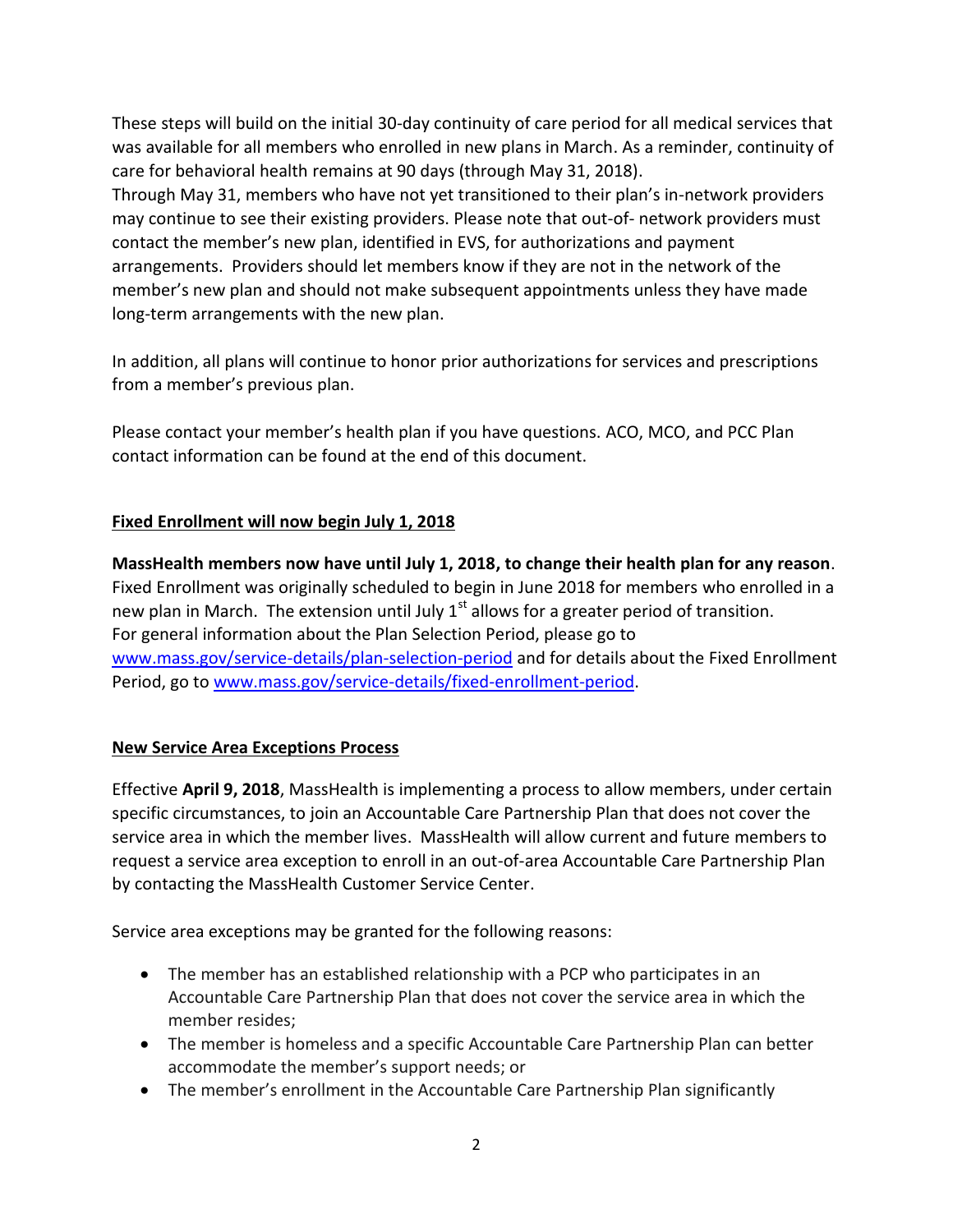supports language, communication, or cultural needs; specialized health care needs; or other accessibility needs.

MassHealth will respond to all service area exception requests no later than 30 days after receipt. Members whose requests are approved will receive a confirmation letter of enrollment in the requested plan. Denial notices will include information on how to appeal the decision.

MassHealth is aware that some members were previously unable to join an ACO in which their PCP participates because they live outside the ACO's service area. Given the new exceptions process, MassHealth will send letters about the new process to members who, prior to March 1, 2018, had a PCP on record that joined an Accountable Care Partnership Plan and who live outside the service areas that such Accountable Care Partnership Plan covers. MassHealth Customer Service will have a list of these members in order to expedite approval for service area exceptions based on the established PCP relationship. Requests to change plans may be made by phone call (below) or by emailing an enrollment form. If emailing, we urge members to provide the best contact information possible so that enrollment confirmation happens as quickly as possible. The link to electronic enrollment form is [https://masshealth.ehs.state.ma.us/StateForms/.](https://masshealth.ehs.state.ma.us/StateForms/)

## **Customer service and other assistance for members**

Members with questions or needing help enrolling in a new plan are encouraged to:

- Visit [www.masshealthchoices.com](file://///EHS-FP-QNY-121/JGambarini$/00000000rc%20letter/Robin%20final%20doc%200406/to%20Web/Debby%20edits/www.masshealthchoices.com%20) to learn about their options and to enroll in a different plan.
- Call MassHealth Customer Service at 1-800-841-2900, TTY: 1-800-497-4648. MassHealth has over 200 specially trained customer service staff to address questions related to the ACO transition. As a result of the reduction in call volume, MassHealth Customer Service is returning to its regular office hours, 8:00 a.m. through 5:00 p.m. Monday through Friday.
- Call their health plan. Contact information on ACOs, MCOs and the MassHealth PCC Plan can be found **[here](https://www.mass.gov/files/documents/2018/04/06/MassHealth-Health-Plan-Contact-Information.pdf)** and is attached to this letter.
- Attend an in-person enrollment event, where they can receive assistance with understanding their health plan options. Information about upcoming events is available at:

[www.masshealthchoices.com/person-help.](file://///EHS-FP-QNY-121/JGambarini$/00000000rc%20letter/Robin%20final%20doc%200406/to%20Web/Debby%20edits/www.masshealthchoices.com/person-help)

Thank you.